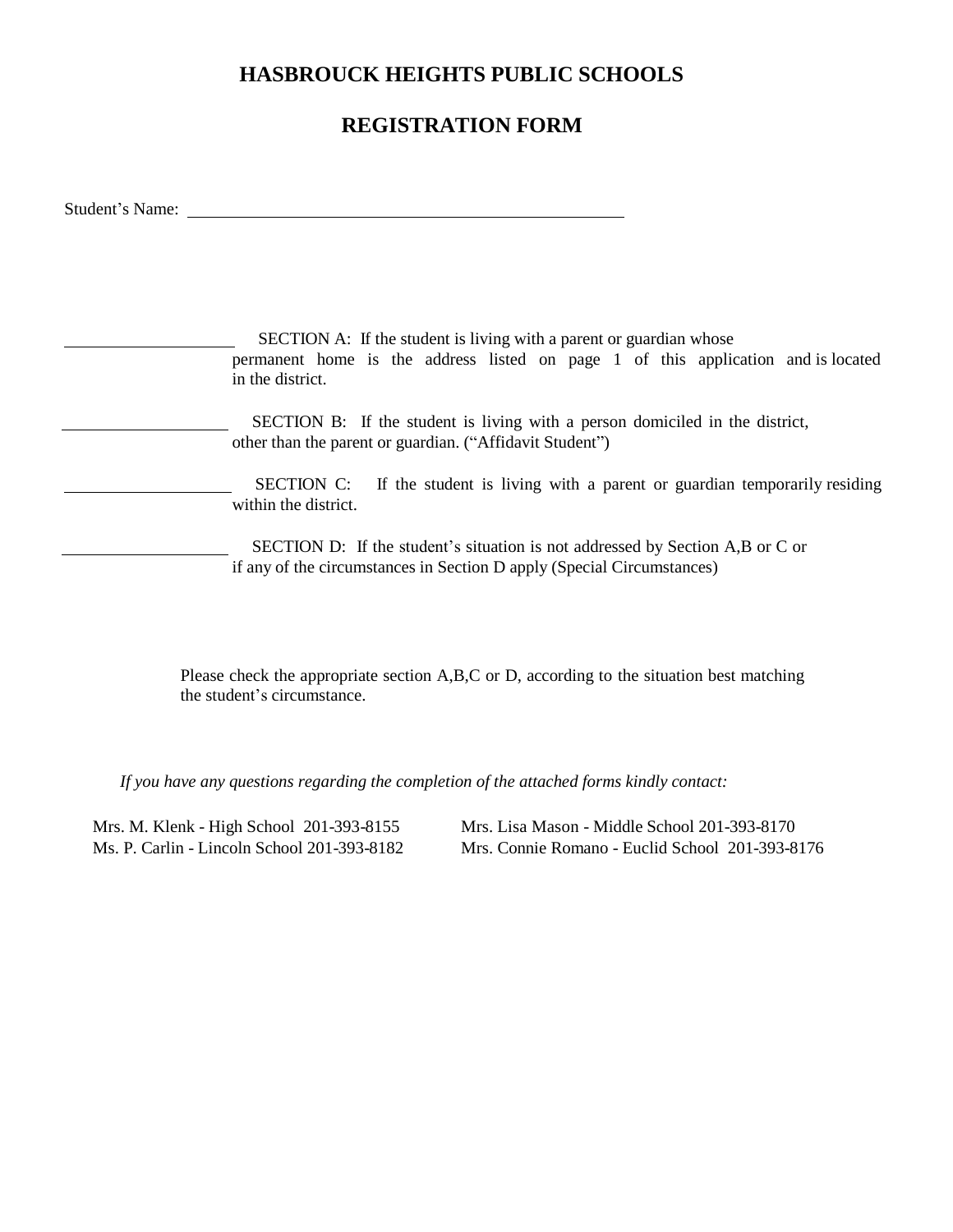## **REGISTRATION FORM**

| Date: School: School:                                                                                                                                                                                                                                            |                  |                            |                 |                         |  |  |
|------------------------------------------------------------------------------------------------------------------------------------------------------------------------------------------------------------------------------------------------------------------|------------------|----------------------------|-----------------|-------------------------|--|--|
|                                                                                                                                                                                                                                                                  |                  |                            |                 |                         |  |  |
| Student:<br>Last Name<br>First Name<br>First Name                                                                                                                                                                                                                |                  |                            |                 | Middle Name             |  |  |
|                                                                                                                                                                                                                                                                  |                  | Age: <u>Date of Birth:</u> |                 | Male: $\_\_$<br>Female: |  |  |
|                                                                                                                                                                                                                                                                  |                  |                            |                 |                         |  |  |
|                                                                                                                                                                                                                                                                  |                  |                            |                 |                         |  |  |
|                                                                                                                                                                                                                                                                  |                  |                            |                 |                         |  |  |
|                                                                                                                                                                                                                                                                  | Pacific Islander |                            | American Indian | White/Non-Hispanic      |  |  |
|                                                                                                                                                                                                                                                                  |                  |                            |                 |                         |  |  |
| Person Enrolling Student:                                                                                                                                                                                                                                        |                  |                            |                 |                         |  |  |
| Relationship to Student If Other Than Parent:                                                                                                                                                                                                                    |                  |                            |                 |                         |  |  |
| <b>Both parents</b><br>Mother<br>Guardian<br>Child Lives With (circle one):<br>Father                                                                                                                                                                            |                  |                            |                 |                         |  |  |
| Student's Physical<br>Address: <u>Address:</u> Address: Address: Address: Address: Address: Address: Address: Address: Address: Address: Address: Address: Address: Address: Address: Address: Address: Address: Address: Address: Address: Address: Addr        |                  |                            |                 |                         |  |  |
|                                                                                                                                                                                                                                                                  |                  |                            |                 |                         |  |  |
|                                                                                                                                                                                                                                                                  |                  |                            |                 |                         |  |  |
| Other Phone or Fax (if any):                                                                                                                                                                                                                                     |                  |                            |                 |                         |  |  |
| Parent(s)/Guardian(s) Physical<br>Address: National Address: National Address: National Address: National Address: National Address: National Address: National Address: National Address: National Address: National Address: National Address: National Addres |                  |                            |                 |                         |  |  |
|                                                                                                                                                                                                                                                                  |                  |                            |                 |                         |  |  |
|                                                                                                                                                                                                                                                                  |                  |                            |                 |                         |  |  |
|                                                                                                                                                                                                                                                                  |                  |                            |                 |                         |  |  |
|                                                                                                                                                                                                                                                                  |                  |                            |                 |                         |  |  |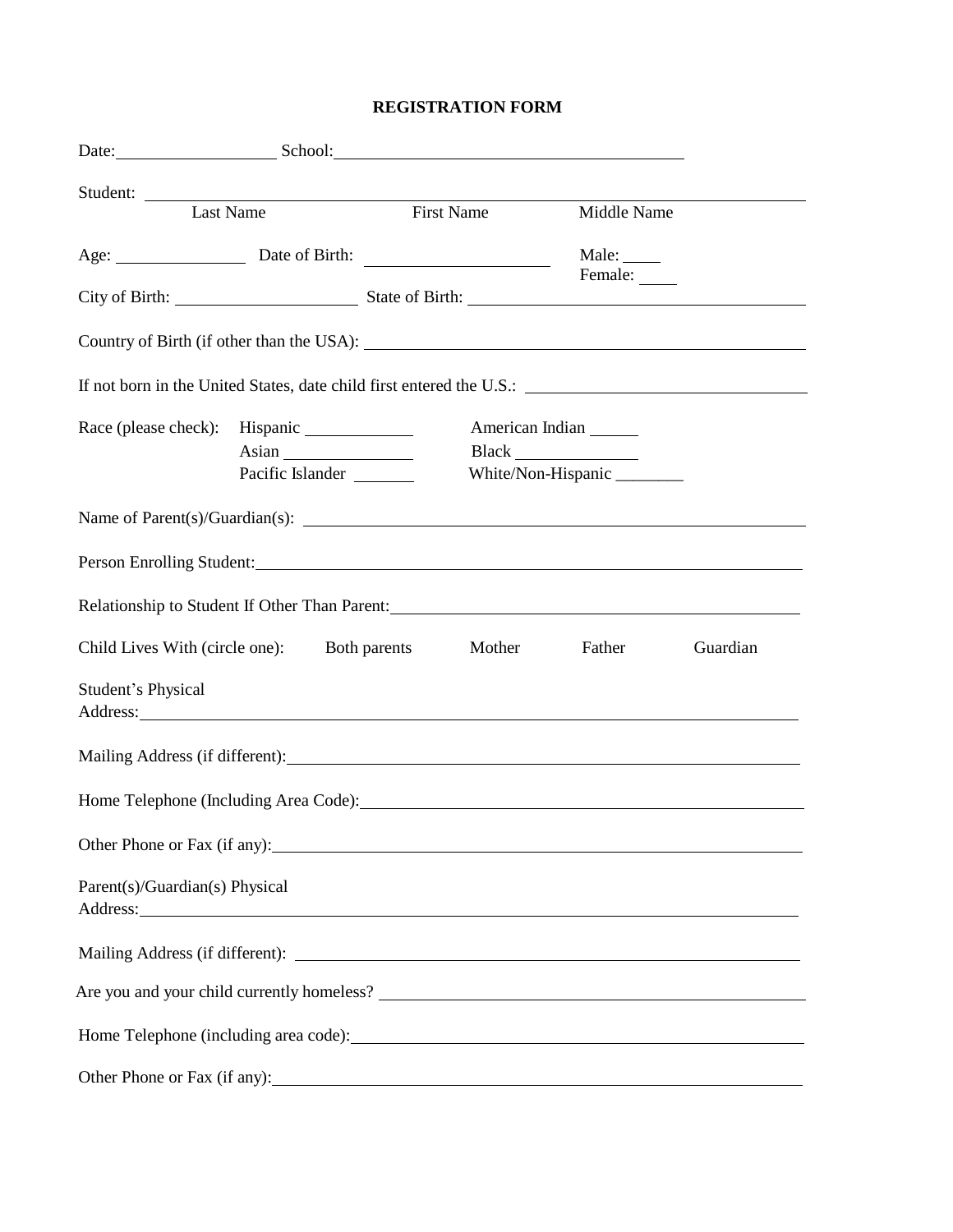| Native Language of Parent/Guardian/Person Enrolling Student:                                                                                                                                                                                                                                                                                                |  |  |  |  |
|-------------------------------------------------------------------------------------------------------------------------------------------------------------------------------------------------------------------------------------------------------------------------------------------------------------------------------------------------------------|--|--|--|--|
| Is English Spoken and Understood By Parent/Guardian/Person Enrolling Student?<br>Yes                                                                                                                                                                                                                                                                        |  |  |  |  |
| Native Language of Student:<br><u> 1989 - Johann Harry Harry Harry Harry Harry Harry Harry Harry Harry Harry Harry Harry Harry Harry Harry Harry</u>                                                                                                                                                                                                        |  |  |  |  |
| Is English Spoken and Understood By Student? Yes _________ No _______                                                                                                                                                                                                                                                                                       |  |  |  |  |
| Is either parent connected to the Military?<br>Not Military Connected ________<br>Active Duty ____________                                                                                                                                                                                                                                                  |  |  |  |  |
| Civilian living off post – working at Ft. Dix _____<br>Civilian living off post – working at McGuire<br>Civilian living off post – all other Federal Properties ______<br>Military living off post – working at Ft. Dix/McGuire _____<br>Military living ON POST – working at Ft. Dix/McGuire _____<br>Federal Prison Employee _____<br>Coast Guard Reserve |  |  |  |  |
|                                                                                                                                                                                                                                                                                                                                                             |  |  |  |  |
|                                                                                                                                                                                                                                                                                                                                                             |  |  |  |  |
| □ NO My child does not have health insurance. You may release my name and address to the NJ FamilyCare<br>Program to contact me about health insurance.                                                                                                                                                                                                     |  |  |  |  |
| Child's Name:                                                                                                                                                                                                                                                                                                                                               |  |  |  |  |
|                                                                                                                                                                                                                                                                                                                                                             |  |  |  |  |
|                                                                                                                                                                                                                                                                                                                                                             |  |  |  |  |
|                                                                                                                                                                                                                                                                                                                                                             |  |  |  |  |
| Written consent required pursuant to 20 U.S.C. § $1232g(b)(1)$ and 34 C.F.R. 99.30(b).                                                                                                                                                                                                                                                                      |  |  |  |  |
| Date of your child's last medical examination (attach proof):                                                                                                                                                                                                                                                                                               |  |  |  |  |
|                                                                                                                                                                                                                                                                                                                                                             |  |  |  |  |
|                                                                                                                                                                                                                                                                                                                                                             |  |  |  |  |
|                                                                                                                                                                                                                                                                                                                                                             |  |  |  |  |
|                                                                                                                                                                                                                                                                                                                                                             |  |  |  |  |
| Proof of Residency: (Original of one document required; #6 requires additional documentation)<br>1. Property Tax Bill<br>4. Lease<br>$\mathcal{L}^{\text{max}}$<br>2. Deed<br>5. Mortgage<br>3. Contract of Sale<br>6. Signed Letter From Landlord (Notarized) ____                                                                                         |  |  |  |  |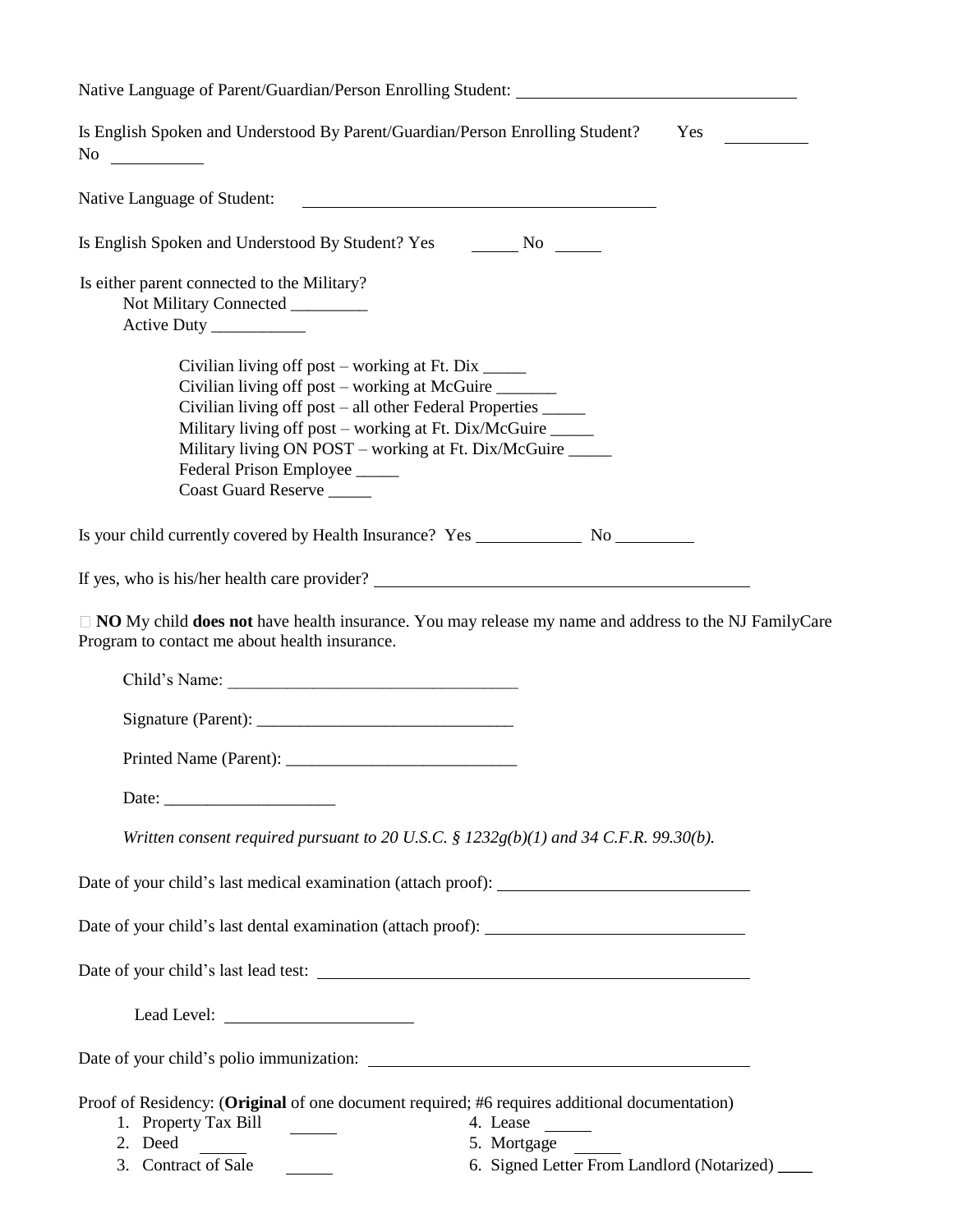How long have you lived in this residence?

Please bring **four original** forms of proof as evidence of personal attachment to the address given as your residence. The following will be accepted for consideration: Voter registrations, licenses, permits, financial account information, utility bills, delivery receipts, and other evidence of personal attachment to the address given:

 $\overline{\phantom{a}}$  , and the contribution of the contribution of the contribution of the contribution of the contribution of the contribution of the contribution of the contribution of the contribution of the contribution of the

1. 2.  $3.$   $\overline{\qquad \qquad }$ 4. \_\_\_\_\_\_\_\_\_\_\_\_\_\_\_\_\_

Student Information (**all originals**):

Birth Certificate Transfer Card \_\_\_\_\_\_\_ Immunization Record \_\_\_\_\_\_\_

Most Recent Report Card \_\_\_\_\_\_

Name & Address of Previous School :

Educational Services — Previous School

| <b>Classified Student</b>       |  |
|---------------------------------|--|
| 504 Student                     |  |
| Speech/Language                 |  |
| <b>Basic Skills Instruction</b> |  |
| <b>ESL</b> Program              |  |
| <b>PAC</b> Program              |  |
| <b>Other Program Offerings</b>  |  |

Explain:

If High School student, list athletic teams in which you have participated:

- 1.
- 2. 3.
- 4.

Signature of person enrolling student: